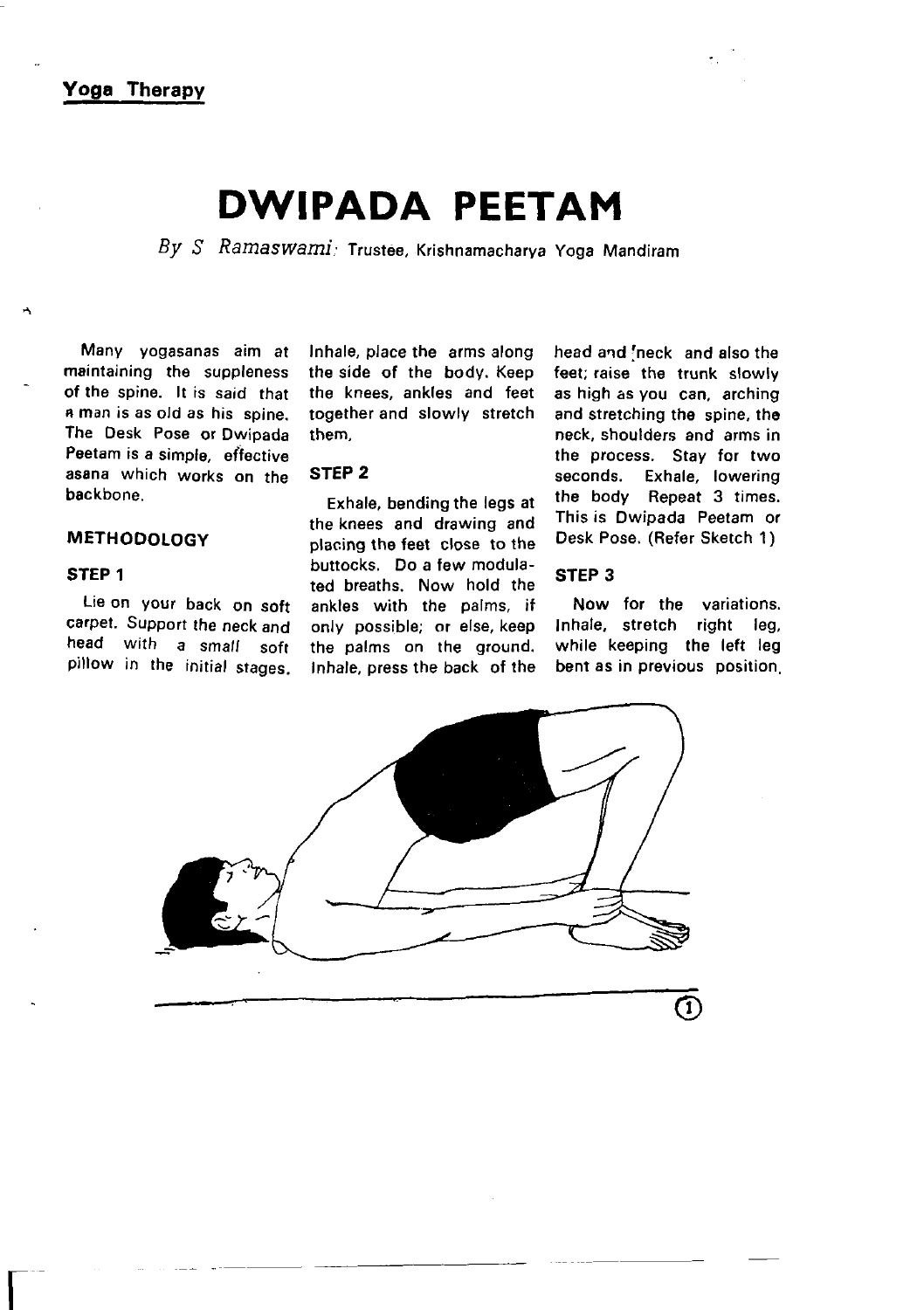

lnhale again, arching the back, raising the hip while pressing the left foot and heel. Stay for two seconds. Exhale and return to the starting position.

STEP 4

lnhale, press the back of the neck and left heel, raising the right leg as high as you can, stretching especially the neck and the right hip

joint. Stay for two seconds.<br>Exhale, return to starting return to starting position. (Refer Sketch 2).

### STEP 5

Exhale. bending the right leg at the knee and placing the right foot on the root of the left thigh. Inhale, raising the trunk and the bent right leg. Stay for few seconds. Exhale and veturn to starting position. (Befer Sketch 3).

# STEPS 6 to 8

Repeat movements mentioned in Steps 3 to 5 with the right leg bent.

## STEP 9

Stretch both legs on inhalation and return to start of Step 1. Now, inhale, press the back of the neck and heels. arching the body between below the neck and the heels. You may stretch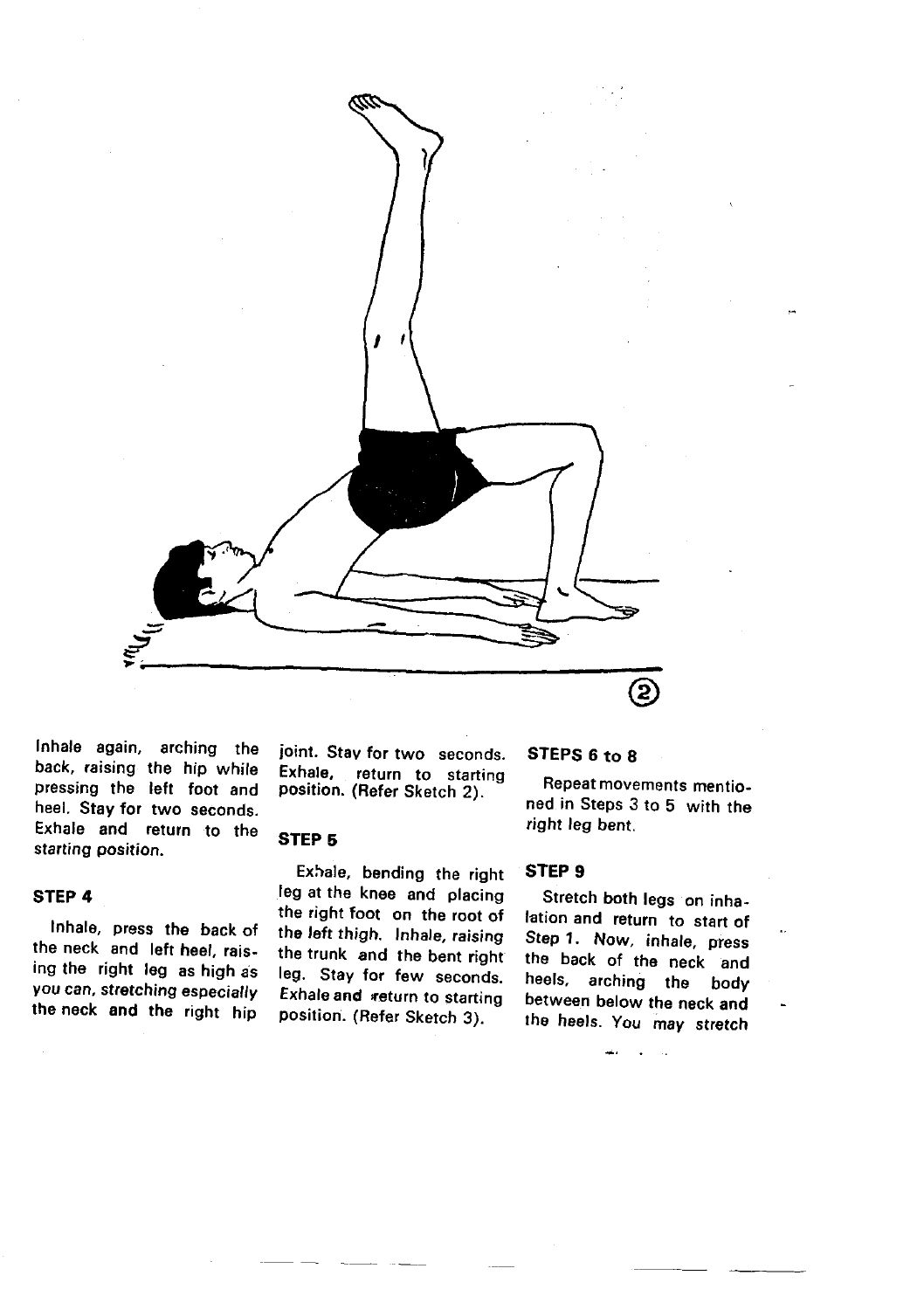the ankles, so that the feet are on the ground. This is known as Madhyasethu or Bridge Pose. Stay for a few seconds. Exhale, returning to the starting position

Older and obese persons should perform the trunk raising movements on exhalation and return movemenr on inhalation. This is Langanakriya.

tors, drivers, typists, etc. lt is also useful to relieve low back pain, especially experienced by pregnent women. They however, need do only Steps 1 and 2 and do them after getting the clearance from their obstetricians.

head with a small soft pillow dur,ng the firstfew weeks of Place the arms along the body. Knees, ankles and feet are kept together. Slowly stretch them, while taking a few modulated breaths.

## STEP 2

This group of Asanas which resemble the letters,

L U & V FORMATIONS

Inhale, stretching and rais. ing the right arm overhead.



## **BENEFITS**

 $\overline{\Gamma}$ 

Desk Pose is a convenient exercise for arching and hence strengthening the spine. Since the feet and neck are anchored, for beginners, this posture is easier to do, compared to many other back arching asanas. lt helps relieve pain in a stiff neck, incidental in such occupations as machine opera.

L, U and V, require the stretching of lower back and bring into play the lower stomach muscles and improve their tone. The arms and legs are stretched out and up, and are known as Urdhwa Prasruta Paada Hastha Asanas

#### STEP 1 :

Lie on your back on a soft carpet. Support the neck and

Exhale, raising the right<br>arm and right leg and right leg from the hip as high as you can but upto 90<sup>o</sup> to the ground. In the beginning, you may first bend the right knee, as if kicking high towards the face and then straighten it. Stay for a few seconds. Inhale returning to the starting position.

#### STEP 3

Now exhale, raise the right arm and left leg. Stay for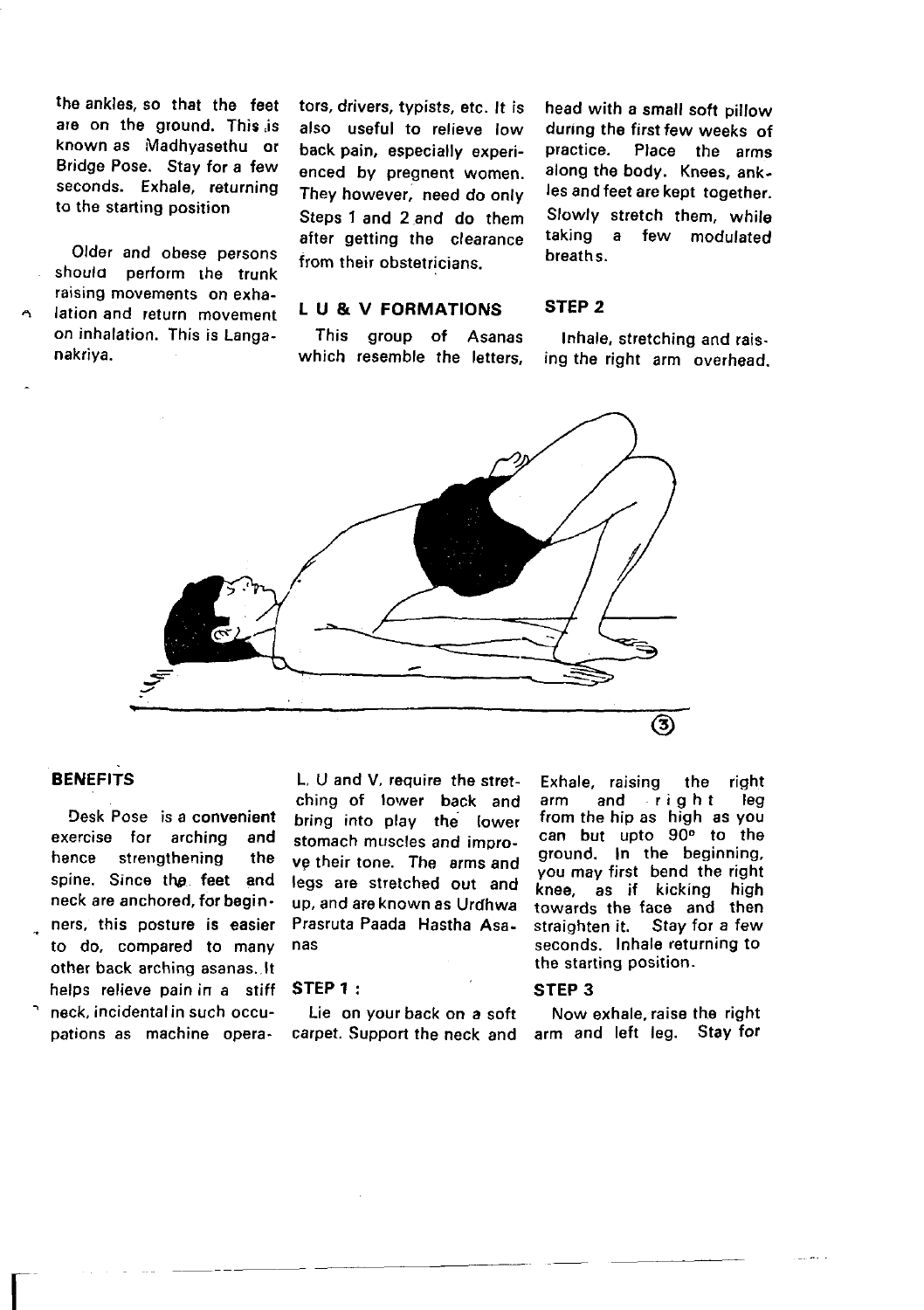two seconds. Then inhale, ther from the hip as high as returning to the original position. E:hale, lowering the right arm to the side of the body.

#### STEP4&5

Repeat movements 2 and 3 with the left arm raised.

#### STEP 6

Exhale deeply. press the palms, raise both legs toge-

possible, upto 90° from the ground. stay for two seconds. lnhale, lowering the legs. This resembles letter L and is Urdhwa Parsruta Pada Asanam.

lnhale. raising both arms overhead. E hale, raising both arms and both legs perpendrcular to the ground.

STEP 7

Stay for two seconds. lnhale, srretching both the arms and legs and returning to the starting position. This resembles letter U and is known as Urdhwa Prasruta Pada Hasthasanam. (Refer Sketch 4).

#### STEP 8

Innale, raising both arms over-head. Exhale as in Step 7 raise Ecth cims and the

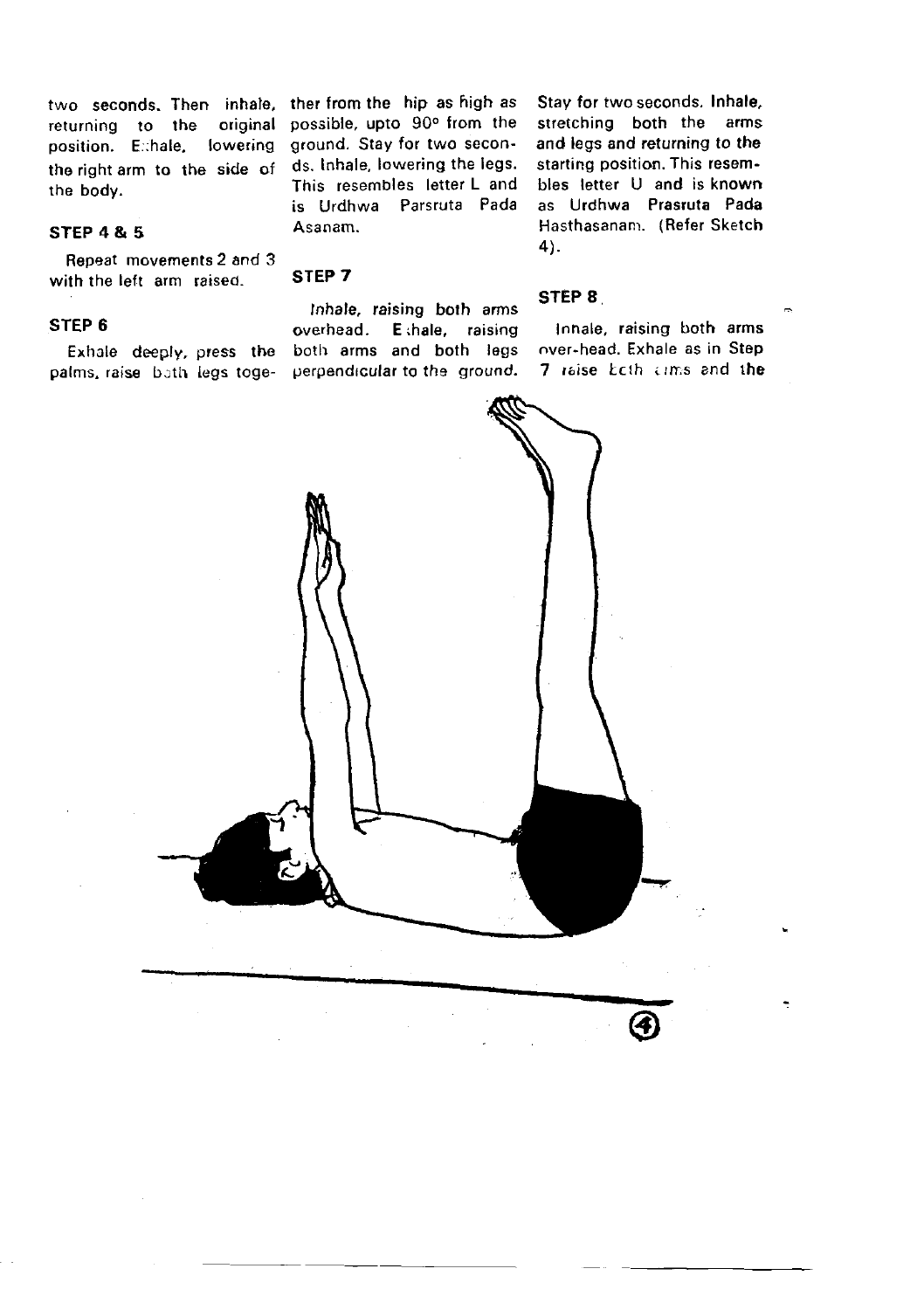

legs but, take the legs a bit further and hold the big toes 'by the thumb and the next two fingers. Inhale, spread the legs, resembling letter V and this is known as Ubhaya Pada Angushtasanam. These postures will be easier to perform with longer and smoother exhalation. (Refer Sketch 5).

Another variation which may be attempted after prac-

 $\overline{\mathbf{r}}$ 

tice of the earlier Vinyasas is Supta Padangushtasana. From after the Step 2, mentioned above, slightly strotch the right leg, bring it forward and hold the big toe with fingers of the right hand. Keep the left hand on the left thigh which is on the ground and do a few modulated breaths. This is Supta Padangushtasanam.

Now slowlY exhale and pressing the left side of the

body, leg and heel, lower the right leg with the.arm to the right side, holding the toe all through. In the final position, the right leg is stretched on the ground to the right ot the body and held bY the right hand at about the shoulder level. This is Supta Parsve Padangushtasanam. (Refer Sketch 6). This is to be repeated on the other side also.